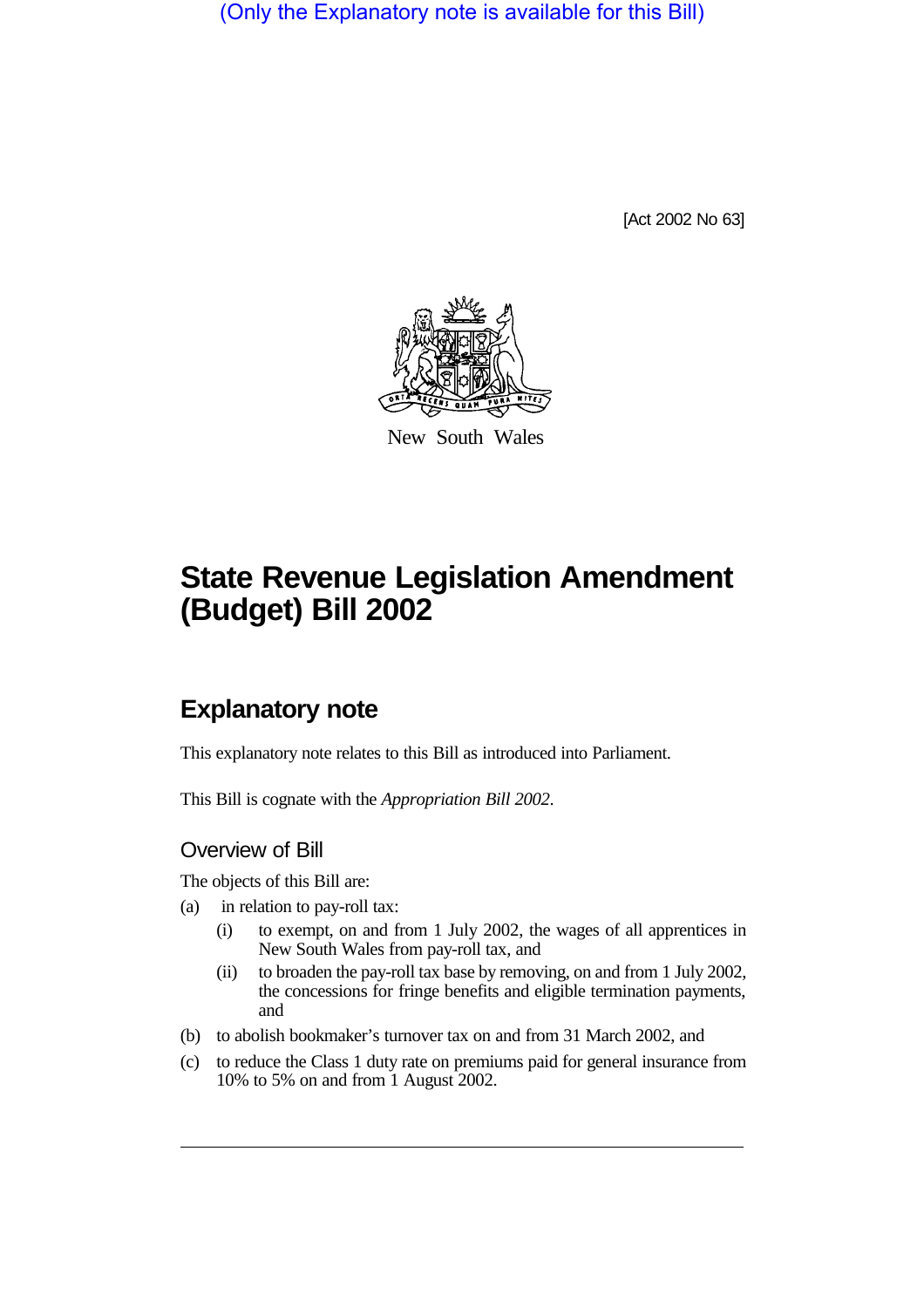State Revenue Legislation Amendment (Budget) Bill 2002 [Act 2002 No 63]

Explanatory note

## Outline of provisions

**Clause 1** sets out the name (also called the short title) of the proposed Act.

**Clause 2** provides for the commencement of the proposed Act on various days in order to give effect to the measures described in the Overview.

**Clause 3** is a formal provision giving effect to the amendment to the *Apprenticeship and Traineeship Act 2001* set out in Schedule 1.

**Clause 4** is a formal provision giving effect to the amendment to the *Betting Tax Act 2001* set out in Schedule 2.

**Clause 5** is a formal provision giving effect to the amendments to the *Duties Act 1997* set out in Schedule 3.

**Clause 6** is a formal provision giving effect to the amendments to the *Pay-roll Tax Act 1971* set out in Schedule 4.

**Clause 7** is a formal provision giving effect to the amendments to the *Racing Administration Act 1998* set out in Schedule 5.

**Clause 8** is a formal provision giving effect to the amendment to the *Taxation Administration Act 1996* set out in Schedule 6.

## **Schedules 1–6**

#### **Pay-roll tax—wages of apprentices**

**Schedule 4 [4]** exempts from pay-roll tax wages paid to an apprentice within the meaning of the *Apprenticeship and Traineeship Act 2001*. **Schedule 4 [10]** (proposed clause 12) applies the exemption to wages that are paid or payable for services performed or rendered on or after 1 July 2002. **Schedule 4 [5]** provides that the exemption ceases if an application made to the Commissioner for Vocational Training for the approval of the apprenticeship to which an apprenticeship contract applies is dismissed. **Schedule 4 [6]** makes a consequential amendment.

**Schedule 1** makes a consequential amendment to the *Apprenticeship and Traineeship Act 2001*, and **Schedule 6** makes a consequential amendment to the *Taxation Administration Act 1996*, to enable relevant information to be exchanged between the Chief Commissioner of State Revenue and the Commissioner for Vocational Training as to the existence of an apprenticeship.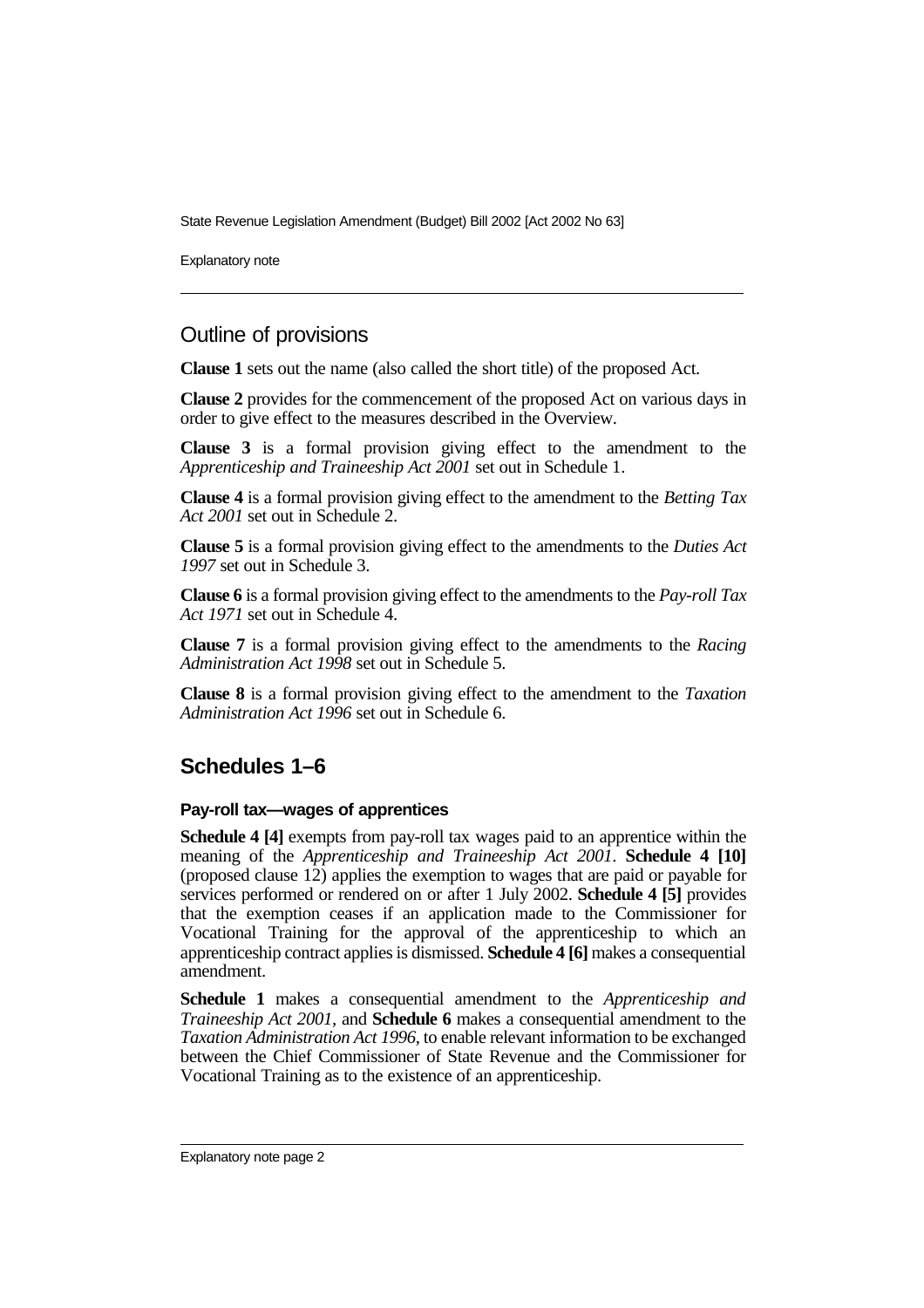State Revenue Legislation Amendment (Budget) Bill 2002 [Act 2002 No 63]

Explanatory note

#### **Pay-roll tax—fringe benefits and eligible termination payments**

From 1 July 2002, the pay-roll tax base is to be broadened by removing the concessions for fringe benefits and eligible termination payments.

As to fringe benefits, **Schedule 4 [3]** substitutes section 9 of the *Pay-roll Tax Act 1971* to provide that the value of taxable wages, comprising a fringe benefit, is to be determined on the basis of the grossed up, or tax inclusive, value of the fringe benefit rather than on the pre-grossed up value. **Schedule 4 [7]** and **[8]** make consequential amendments.

As to eligible termination payments, **Schedule 4 [1]** and **[2]** amend the definition of wages in the *Pay-roll Tax Act 1971* to include as taxable wages eligible termination payments that would be included in the assessable income of an employee under Subdivision AA of Division 2 of Part III of the *Income Tax Assessment Act 1936* of the Commonwealth if the whole of the eligible termination payment had been paid to the employee.

#### **Pay-roll tax—savings and transitional provisions**

**Schedule 4 [10]** includes transitional provisions that describe the application of the amendments made elsewhere in the Schedule. **Schedule 4 [9]** enables the making of regulations of a savings or transitional nature that may be found to be necessary or convenient as a consequence of the amendments.

#### **Bookmaker's turnover tax**

**Schedule 2** inserts section 5A into the *Betting Tax Act 2001* to abolish race betting tax (horse, harness and greyhound racing) and sports betting tax on a bookmaker's turnover on and from 31 March 2002.

**Schedule 5** makes consequential amendments to the *Racing Administration Act 1998*. For example, the State bookmakers tax authority that is required to be held by a person in order to carry on business as a bookmaker is to be renamed the "State bookmakers authority"(**Schedule 5 [1]** and **[9]**) and the application fee for such an authority is removed (**Schedule 5 [3]** and **[4]**). The Chief Commissioner of State Revenue ceases to be a member of the Bookmakers Revision Committee (**Schedule 5 [2]**). New grounds are provided for the revocation of a State bookmakers authority (**Schedule 5 [5]** and **[6]**). Other requirements are imposed requiring the keeping of records by bookmakers of betting turnover details and the furnishing of returns (**Schedule 5 [7]**). **Schedule 5 [8]** enables the making of regulations of a savings or transitional nature that may be found to be necessary or convenient as a consequence of the amendments.